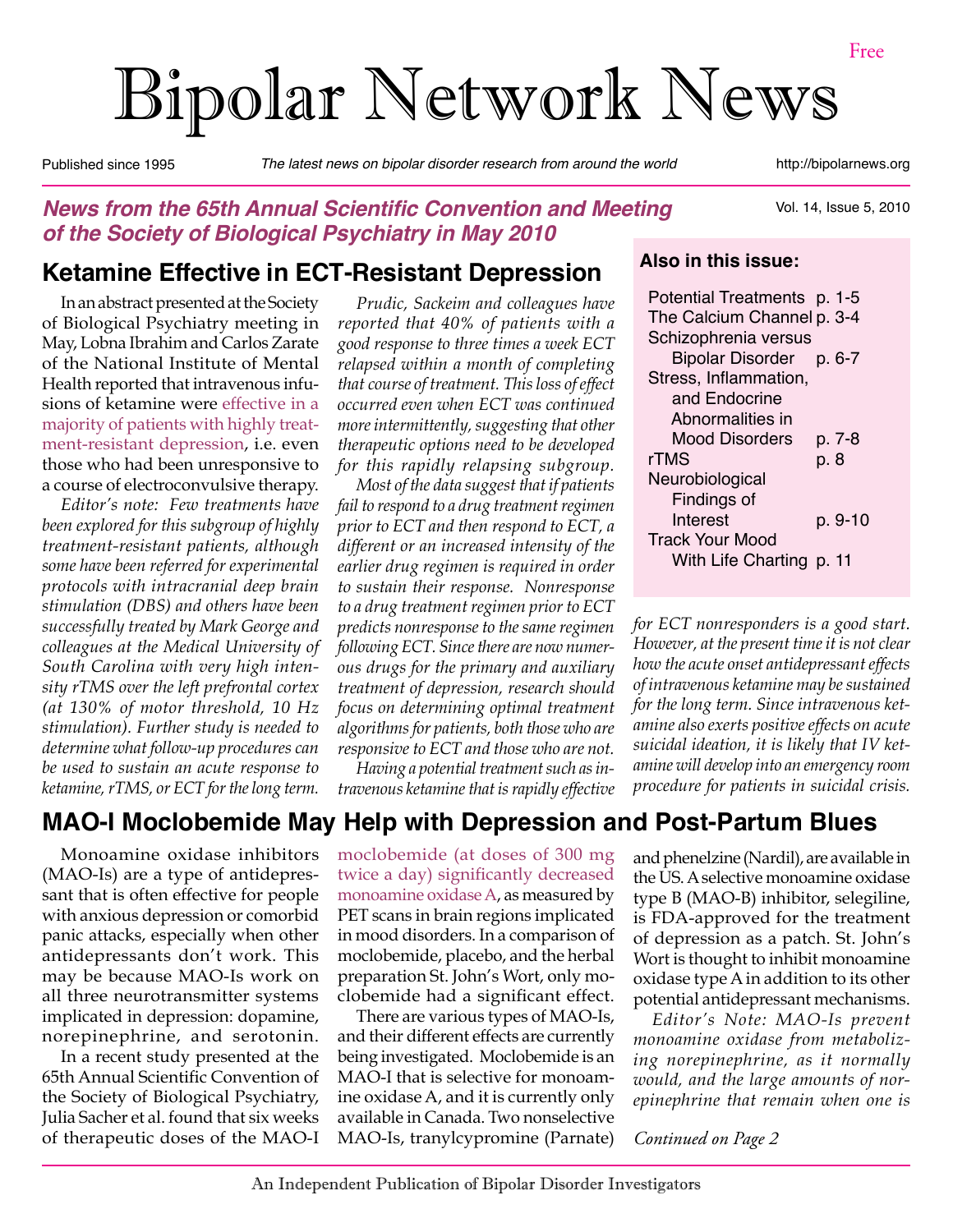### **Valnoctamide Effective in Mania, Maybe Without Valproate's Side Effects**

Valproate (Depakote), also known as divalproex sodium and valproic acid (VPA), is highly effective in the treatment of mania, seizures, and migraine. However, its use in pregnant mothers can cause birth defects and developmental delay. A closely related compound, valnoctamide, may not pose the same dangers, but its efficacy in mania has only recently been investigated.

Yuly Bersudsky et al. reported at the 4<sup>th</sup> Biennial Conference of the International Society for Bipolar Disorders conference in Sao Paulo, Brazil in March that valnoctamide was more effective than placebo as an add-on to risperidone for the treatment of mania.

Since there is now evidence that valnoctamide does work in mania, it is plausible that some of the shared characteristics of valproate and valnoctamide, such as increasing brain GABA and blocking

#### Bipolar Network News

**Editor-in-Chief**: Robert M. Post, MD **Managing Editor**: Moira McCauley

The BNN is published four times a year by investigators working with patients with bipolar disorder to better understand the long-term course of illness. The newsletter is available free of charge to all who request it.

Although the editors of the BNN have made every effort to report accurate information, much of the work detailed here is in abstract or pre-publication form, and therefore cannot be taken as verified data. The BNN can thus assume no liability for errors of fact, omission, or lack of balance. Patients should consult with their physicians, and physicians with the published literature, before making any treatment decisions based on information given in this issue or in any issue of the BNN.

As per recent journal disclosure requirements, Dr. Post has consulted to or spoken for Abbott, Astra Zeneca, Bristol-Myers Squibb, Glaxo-SmithKline, Jansen, and Pfizer.

The opinions expressed in the BNN are solely those of the editors, and do not represent the views of any scientific entity or foundation.

| Send any comments<br>or suggestions to:<br><b>BNN</b><br>5415 W. Cedar Lane<br>Suite 201B<br>Bethesda, MD 20814 | To subscribe:<br>Please email us at<br>info@bipolarnews.org.<br>Note that we do not accept<br>requests to subscribe friends<br>or family members. Please<br>have them contact us directly. |  |
|-----------------------------------------------------------------------------------------------------------------|--------------------------------------------------------------------------------------------------------------------------------------------------------------------------------------------|--|
| Website:                                                                                                        | http://bipolarnews.org                                                                                                                                                                     |  |
|                                                                                                                 | Emails about content : mccauleybcn@gmail.com                                                                                                                                               |  |

sodium channels, are responsible for both drugs' antimanic effects.

VPA is thought to cause birth defects through its epigenetic effects. The emerging field of epigenetics has shown that environmental factors can influence the structure of DNA or tightness of its packaging, and these alterations may even be passed on to the next generation.

VPA has epigenetic effects because in addition to being an anticonvulsant, it is also a potent histone deacetylase inhibitor (HDAC-I). HDAC-Is make DNA easier to transcribe by keeping acetyl from detaching from histones.

Valnoctamide, on the other hand, is an anticonvulsant that does not get converted to VPA, and is not an HDAC-I.Valnoctamide's efficacy in mania suggests that VPA's epigenetic effects (as an HDAC-I) do not account for its anticonvulsant or antimanic efficacy. Moreover, valnoctamide

does not appear to be as terotogenic (causing birth defects) in animals as is VPA, and may ultimately be shown to be safer in pregnancy than VPA.

*Editor's Note: VPA is associated with increased risks of spina bifida and other major birth defects as well as major decreases in a child's IQ (9 points on average). Neurologists suggest that all women of childbearing age and potential who are treated with VPA should take folic acid, B6, and B12 regularly in case they have an unplanned pregnancy. It is hoped that these vitamins might help prevent birth defects, but this has not been proven.*

*In any event, women of child-bearing age who are taking VPA should use reliable birth control regimens to avoid becoming pregnant. This is especially the case as mania can be associated with poor judgment and sexual indiscretions, making unplanned pregnancies more common.*

### **MAO-Is Help Depression and Post-Partum Blues**

*Continued from Page 1*

*treated with an MAO-I can lead to high blood pressure and severe headaches.* 

*The selective monoamine oxidase inhibitors moclobemide and selegiline have fewer cardiovascular side effects than the nonselective MAO-Is tranylcypromine and phenelzine. With the nonselective MAO-Is, it is important to avoid foods that have high levels of tyramine, such as aged cheeses, because tyramine can release norepinephrine.* 

*The MAO-I tranylcypromine has often shown excellent antidepressant effects in bipolar depression, but moclobemide and the selegiline patch have not been widely studied in bipolar depression.*

### **Brain MAO-A Linked to Post-Partum Depression**

*The Sacher et al. study that moclobemide inhibits MAO-A in human brain takes on added importance when combined with another study by the same research group published in the* Archives of General Psychiatry this year, *which*  *found that women with post-partum blues have more monoamine oxidase type A in their brains 4 to 6 days following delivery than nonpregnant women do. Because post-partum blues are a risk factor for developing full-blown post-partum depression, these findings raise the possibility that treatment with monoamine oxidase inhibitors may be able to reduce the incidence of post-partum depression.*

*During the post-partum period, monoamine oxidase type A increases as a result of the drop in circulating estrogens that occurs at this time; estrogens normally suppress MAO-A. This increase in MAO-A leads to the more rapid metabolism of many neurotransmitter monoamines, reducing their levels in blood and brain, thus potentially propelling a subsequent depression. Given the findings of Sacher et al., that clinical treatment with usual doses of the selective monoamine oxidase A inhibitor moclobemide clearly inhibits human MAO-A in brain, drugs such as moclobemide and the selegiline patch deserve further investigation for potential treatment and/ or prevention of post-partum depression.*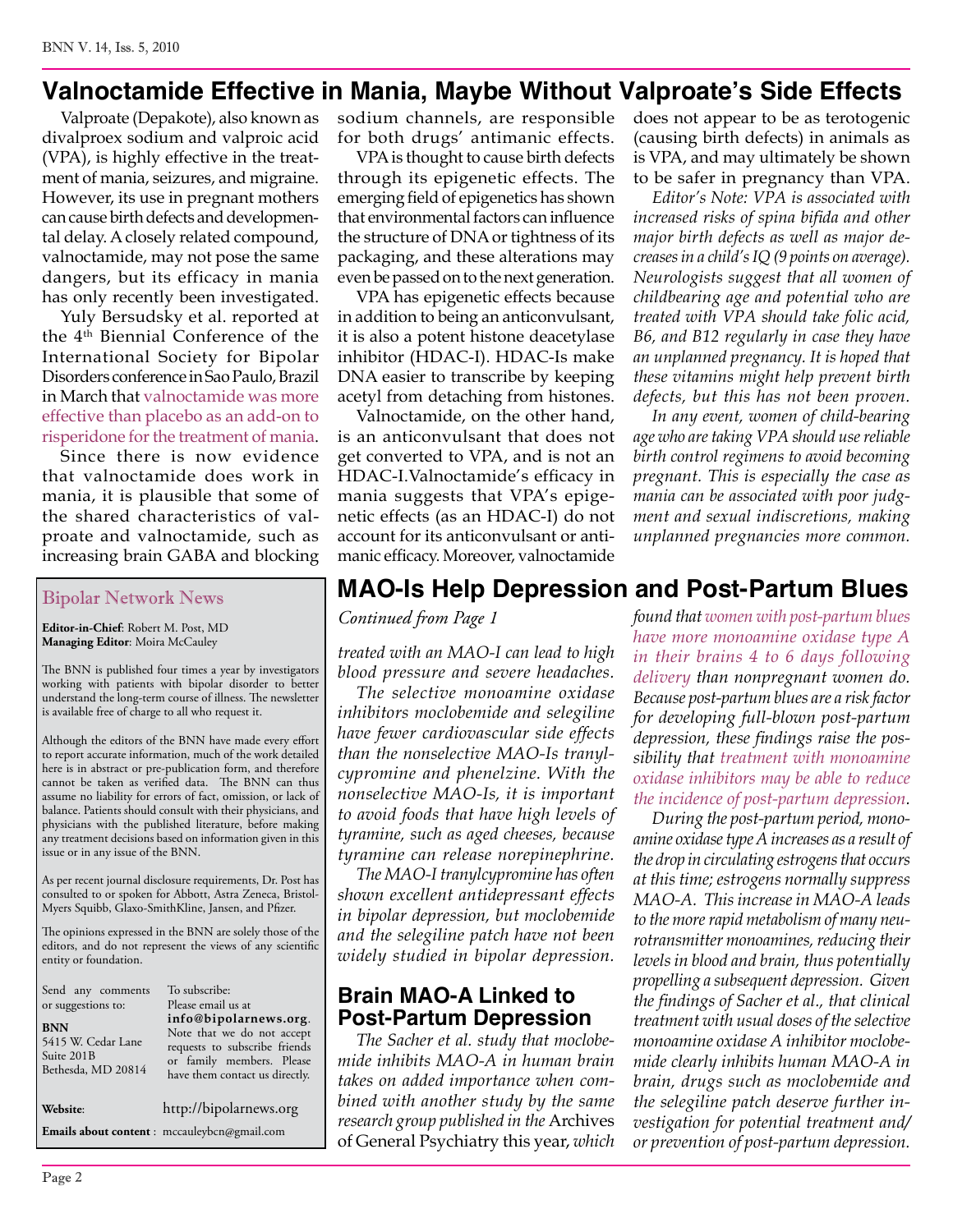### **N-acetylcysteine Affects Electrical Activity in Brain**

At the 65th Annual Scientific Convention of the Society of Biological Psychiatry, researcher Christian Carmeli reported that N-acetylcysteine (NAC, 2 gm/day for six months) increased electroencephalogram (EEG) synchrony over the frontal cortical and left temporal regions in patients with schizophrenia. The EEG measures the frequency and amplitude of electrical activity on both sides of the brain.

*Editor's note: These data provide a neurophysiological mechanism that could explain the positive effects of NAC previously observed by researcher Mike Berk and associates in both schizophrenia and bipolar disorders and published in*  Biological Psychiatry in *2008. NAC is both a glutathione precursor providing antioxidant effects and a modulator of hyper-responsive glutamate reactivity in the n. accumbens or ventral striatum, the reward area of the brain. In placebo-controlled studies NAC appears effective in treating cocaine, heroin, and gambling addiction, as well as trichotillomania (compulsive hair-pulling). These effects are thought to be related to NAC's dampening of glutamate responses in the n. accumbens, which, along with the dorsal striatum, appears to mediate habit memory.*

*The EEG findings are also of interest in relationship to data presented at the conference by Jeremy W. Gawryluk that bipolar patients have decreased glutathione in their prefrontal cortex. This included both total levels and those of reduced and oxidized levels of glutathione. NAC, which is converted into glutathione, could help ameliorate these deficiencies. Whether the positive effects of NAC in bipolar disorder and schizophrenia are related to its antioxidant properties or to its dampening of cued glutamate hypersecretion in the n. accumbens remains to be further studied and clarified.*

### **The Role of Calcium in Genetic Vulnerability, Pathophysiology, and Treatment Of BP Illness**

One of the most consistent findings in biological psychiatry is that **levels of intracellular calcium in blood elements (platelets and white cells) are higher than normal in patients with mood disorders, particularly bipolar disorder.** These data are now supported by genome-wide association studies that have identified a relationship between alterations in a calcium channel and vulnerability to bipolar illness. The specific alteration is in the alpha-IC subunit of the L-type calcium channels, otherwise referred to as CACNA1C. These findings were initially reported by one group funded by the Welcome Trust, a charitable organization that funds health research, in a series of studies that included thousands of patients and controls. Investigator Pamela Sklar later replicated these findings in another large independent sample.

At the  $65<sup>th</sup>$  Annual Scientific Convention of the Society of Biological Psychiatry, investigator Tyson Tragon reported that there were higher levels of CACNA1C in the cingulate cortex in autopsy specimens of those with bipolar illness than in controls. In a study of mice, some of which had the gene for the glutamate receptor subunit GLuR6 knocked out (i.e. production of the gene was artificially limited), the researchers found that the L-type dihydropyridine calcium channel blocker nimodipine decreased hyperactivity, amphetamine supersensitivity, risk-taking behavior, and aggression in those with the gene removed. The dihydropyridine-type drugs like nimodipine also decreased stress-related immobilization in the wild type (the animal with normal genes) but not the knockout animals (the ones lacking GLuR6). These data suggest that alterations in a subunit of the dihydropyridineresponsive L-type calcium channel are a risk factor for bipolar illness, a brain abnormality in those who have the illness, and relevant to behavioral/pharmacological models.

**Several research groups have noted that treatment with the L-type calcium channel blocker nimodipine (Nimotop) can sometimes have positive effects in mania and depression in those poorly responsive to lithium carbonate.** This has been documented by Pazzaglia and Post in double blind off-on-off-on clinical trials (i.e. during off trials patients received placebo and during on trials patients received nimodipine, but the raters were unaware which pill the patient had received). In several instances, a positive response continued when the patient was switched from nimodipine to another dihydropyridine, isradapine (DynaCirc), but not when patients were switched to a different L-type calcium channel blocker, the phenylalkylamine verapamil (sold under the names Calan, Covera, Isoptin, and Verelan), which acts at a slightly different site on the channel.

*Editors Note: These data are reviewed in detail in the 2008 book by myself (Post) and Leverich,* Treatment of Bipolar Disorder: A Casebook for Clinicians and Patients, *published by WW Norton. Taken together, the findings make it likely that the calcium channel plays a role in the pathophysiology and treatment of bipolar disorder. Those with the CACNA1C gene are at risk for the development of bipolar disorder, patients with the illness have high levels of intracellular calcium in their blood elements and high levels of CACNA1C in the brain (through which too much calcium presumptively flows into cells), and a drug which blocks this type of*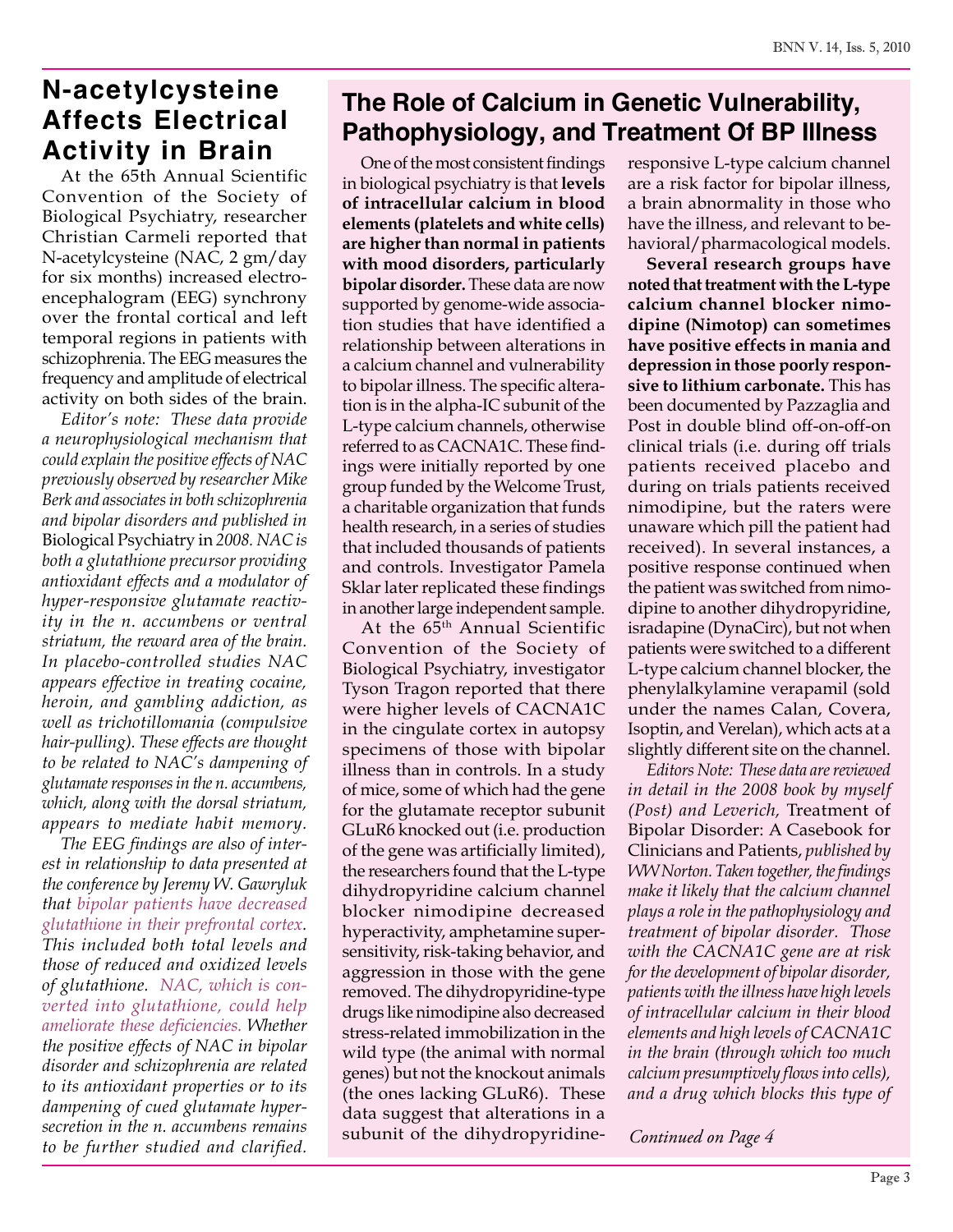#### *Continued from Page 3*

*calcium influx, nimodipine, is an effective treatment for some patients with the illness.*

#### **Combination of Nimodipine and Lithium Is Superior to Lithium Alone and to Nimodipine Plus Valproate or Carbamazepine**

In line with these findings is a new study by Haroon R. Chaudhry et al. on nimodipine in bipolar disorder. This research group randomized a large group of bipolar subjects to: lithium alone, N= 49; lithium plus nimodipine, N= 55; valproate plus nimodipine, N=54; and carbamazepine plus nimodipine, N=52. They found evidence of a good response to all of these treatment options, but the combination of lithium and nimodipine was superior to the other treatments at the  $p < 0.05$  level, with a 73% response rate to this combination compared with 61% to nimodipine with valproate, 54% to nimodipine with carbamazepine, and 59% to lithium alone.

*Editor's note: These data are clinically important for several reasons. Combination treatment with lithium plus nimodipine has again been shown to be superior to lithium monotherapy, as was originally reported by Manna in a non-randomized study published in 1991. Manna found that* **one year on the combination was superior to both one year of lithium alone and one year of nimodipine alone***. While combinations have generally been shown to be superior to monotherapy in a number of studies (as summarized in the last BNN), controlled studies to determine which combinations are preferable to others had not previously been carried out.* 

*Pazzaglia and myself (Post) had reported that the combination of nimodipine plus carbamazepine was beneficial to a number of patients with treatment-refractory bipolar illness, and had postulated that the blockade of calcium influx through the L-type calcium channel may have been strengthened by carbamazepine's effects on calcium influx, including slowing calcium entry through the*  *glutamate NMDA receptor. While lithium and valproate also share this ability to slow calcium influx through the NMDA receptor, lithium has many other effects on intracellular calcium and other systems. What makes the combination of nimodipine and lithium superior to nimodipine in combination with either carbamazepine or valproate in Chaudhry's study is not yet clear.*

Nimodipine is a dihydropyridine L-type channel blocker and has an excellent side-effects profile that makes it better tolerated than lithium. For example, lithium can be associated with increases in tremor, gastrointestinal distress, weight gain, thyroid suppression, diabetes insipidus, and impairment in glomular filtration (renal function, as indicated by slow increases

### *Nimodipine does not cause many of the side effects that typically occur on lithium.*

in creatinine in a small subgroup of patients on very long-term lithium treatment). Nimodipine does not cause any of these side effects, and thus is a potentially useful adjunct to lithium, particularly for those who are unable to tolerate lithium doses that are sufficient to achieve a complete remission.

*Nimodipine is FDA-approved only for the treatment of subarachnoid hemorrhage and is inordinately expensive compared with the other dihydropyridines, which are used for the treatment of high blood pressure. Thus, one treatment suggestion is to optimize treatment with nimodipine, then see if the same response can be achieved with other agents of the dihydropyridine class, such as isradipine (DynaCirc) or amlodipine (Norvasc). Both nimodipine and isradipine have short half-lives and require dosing three times daily as opposed to amlodipine, which can be administered once a day. In the doubleblind studies mentioned above, we saw* 

*responsiveness to nimodipine cross to isradipine in some patients, while such cross-responsivity to amolodipine has not yet been demonstrated in systematic crossover trials in individual patients.*

#### **The evolving ANK-3 gene story**

Another gene, ANK3, has also been found to be a vulnerability factor to bipolar illness in two large gene-wide association studies. Melanie P. Leussis reported at the 65th Annual Scientific Convention of the Society of Biological Psychiatry that in an animal model, when ANK3 was knocked-in partially (i.e. the gene production was increased artificially by molecular genetic techniques), the animal engaged in bipolar-like behaviors that could be partially reversed with lithium treatment. Together, the data with CACNA1C and ANK3 thus begin to suggest that some findings from the genome-wide association studies may be further supported by direct studies in patients with bipolar disorder and by animal models.

In the case of the CACNA1C gene, the convergent evidence that nimodipine treatment, which blocks the increase in calcium influx through the dihydropyridine-type calcium channel CACNAIC, is an effective treatment strengthens the evidence that the calcium channel plays a role in the etiology and treatment of bipolar disorder. The fact that CACNA1C is increased in the brains of patients in bipolar disorder compared to other patient groups and controls provides further direct evidence for a link between the calcium channel and bipolar illness.

However, it is now thought that multiple genes, each of small effect, contribute to the vulnerability to bipolar disorder, and it remains to be seen how powerful a relationship may exist between the CACNAIC gene and bipolar disorder, and whether those with the gene would be more specifically responsive to treatments such as nimodipine which act directly at this site.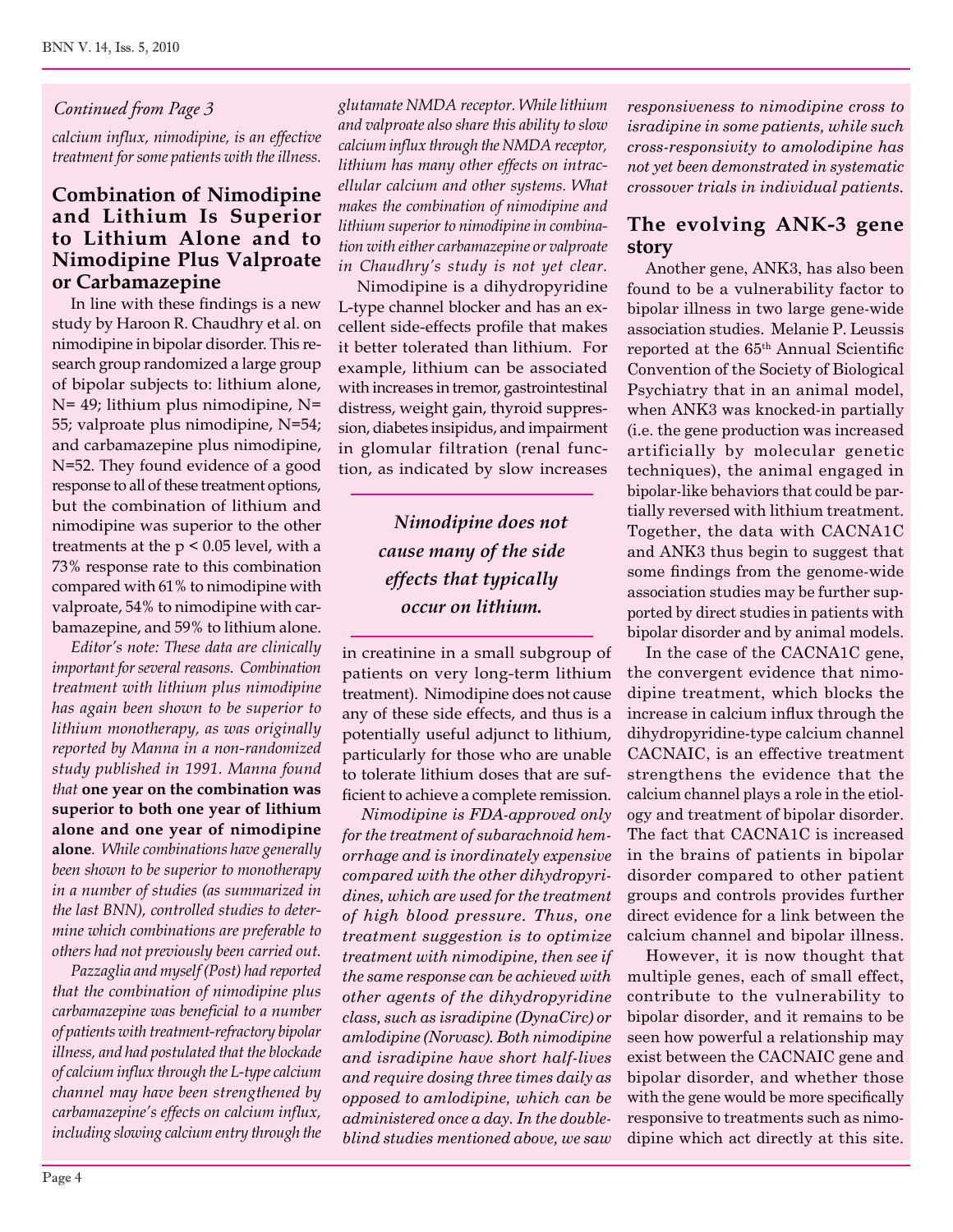### **Lamotrigine for BP II depression: Not FDA-Approved, but Likely Effective**

At the 4<sup>th</sup> Biennial Conference of the International Society for Bipolar Disorders in Sao Paulo, Brazil in March, Jae Seung Chang of South Korea reported that in a year-long naturalistic, open label study of long-term adjunctive lamotrigine therapy in 109 patients with bipolar II depression, depression severity decreased when lamotrigine was added to patients' regular treatment with mood stabilizers.

Interestingly, in addition to the data on lamotrigine, these investigators also found that having had a higher number of prior episodes was associated with a decreased response to lithium, a finding that has often been reported in the literature. Another finding was that a history that included a serious

suicide attempt was associated with a decreased lamotrigine response.

*Editor's Note: The data on lamotrigine recall related findings by Mark Frye and Gabriela Obrocea in a study (in which this editor also participated) at the National Institute of Mental Health. In a sixweek double-blind triple-crossover study between lamotrigine, gabapentin, and placebo, lamotrigine was more effective than gabapentin or placebo in reducing depression, as measured by Clinical Global Impression (CGI) scale scores. In that study, a greater number of prior episodes was associated with decreased clinical responsiveness to lamotrigine.*

*Lamotrigine is only FDA-approved in bipolar I disorder for the prevention of depressed, manic and mixed episodes,*  *and while it has some efficacy in preventing mania and mixed states, it is not effective in the acute treatment of mania.*

*Given this efficacy profile, lamotrigine (while not FDA approved for BP II disorder) appears to be a useful treatment option for BP II illness, where depressions are the central problem and hypomanias are typically of lesser concern.* 

*Lamotrigine's side effects are typically well tolerated. While the incidence of a severe rash in about 1 of 5,000 patients is a concern, very slow dose titration can prevent the emergence of this serious side effect, and lamotrigine does not cause weight gain, sexual dysfunction, or much sedation. This last is important since hypersomnia is a common presentation of BP II depression.*

### Nimodipine in the Treatment of Bipolar Disorder

H.R. Chaudhry, R.M. Khan, A. Shabbir, & K.A. Mufti *Biological Psychiatry* 67 (9S), 2010, p. 232S, Abstract #806

Patients with Bipolar Disorder Randomly Assigned for 6 months to:

| <b>RESPONSE</b> | Lithium<br>Alone<br>$(N=49)$ | II<br>Nimodipine<br>$+$ Lithium<br>$(N=55)$ | Ш<br>Nimodipine<br>+ Valproate<br>$(N=54)$ | IV<br>Nimodipine<br>+ Carbamazepine<br>$(N=52)$ |
|-----------------|------------------------------|---------------------------------------------|--------------------------------------------|-------------------------------------------------|
| Good            | 59%                          | $73\%*$                                     | 61%                                        | 54%                                             |
| Partial         | 31%                          | 22%                                         | 28%                                        | 15%                                             |
| Poor            | 11%                          | 5%                                          | 11%                                        | 31%                                             |

\*Group II differed significantly from the other three groups ( $p$ <.05)

Nimodipine in Combination with Lithium is Most Effective in the Treatment of Bipolar Disorder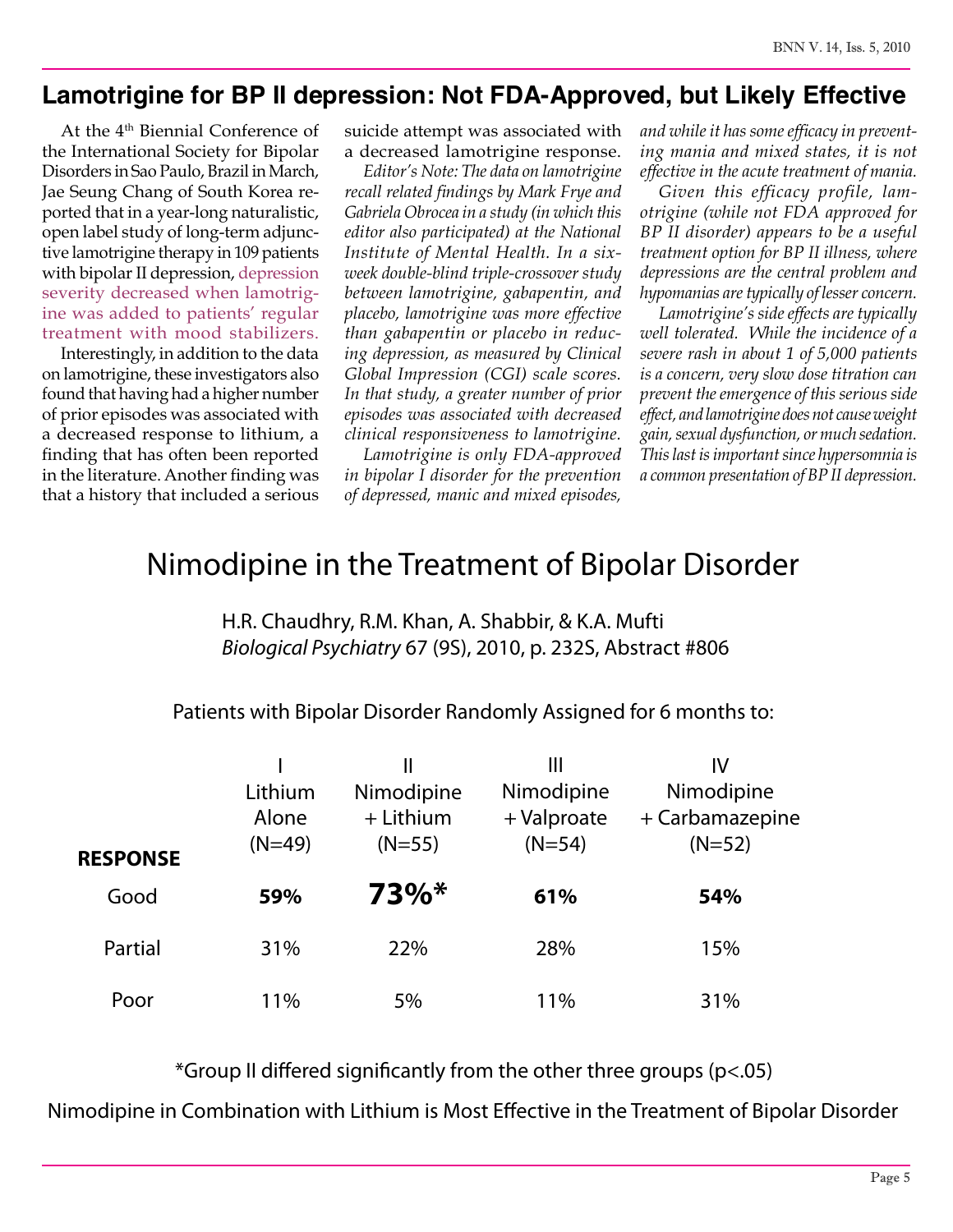# **Insights Into the Clinical and Neurobiological Risk Factors in Schizophrenia Versus Bipolar Disorders**

Robin Murray gave a plenary presentation at the 65th Annual Scientific Convention of the Society of Biological Psychiatry this year, indicating that the genetic risk for schizophrenia and other major mental disorders may be overestimated. He indicated that even in identical twins there are considerable differences in incidence of major psychiatric illnesses, and sharing an environment could further inflate the appearance of genetic risk.

Evidence of some genetic vulnerability factors has been replicated, such as neuregulin, disbindin, DISC-1, zinc finger transcription factors, and neurexin. However, these genes appear to contribute only about 1% of the vulnerability to schizophrenia or bipolar illness. Copy number variations (CNVs, extra or missing copies of a gene, which may alter its activity) and gene micro deletions (in which small bits of DNA are missing) have been found in about 5% of patients with schizophrenia, in some patients with autism and mental handicaps, but not in those with bipolar illness.

Murray emphasized the importance of psychosocial and neuromotor markers of neural development in determining risk of subsequent major psychiatric illness, rather than the relatively weak genetic effects. He cited the work of MacCabe (2009), who collected information from 907,000 individuals in Sweden. Their scholastic achievement at age 15−16 was rated, and hospitalizations for psychosis were recorded from age 17−31. Of the 315,000 followed in the long term, 493 developed schizophrenia and 208 developed bipolar disorder.

 Predictors of cognitive and motor development in these two major psychiatric illnesses appeared to differ. In those who went on to develop schizophrenia, there was a slower rate of motor development, receptive language, and overall IQ in adolescence, while in those who went on to develop bipolar disorder, there was a faster rate of motor development, more language facility, and higher IQ in adolescence.

The IQ risk was notable. People who fell within the two standard deviations below the mean had almost 4-fold higher rates of schizophrenia, while those who scored higher than two standard deviations above the mean were at decreased risk. In contrast, those with IQs two standard deviations

> *Those who went on to develop schizophrenia had a slower rate of motor and language development and lower IQ in adolescence, while those who went on to develop bipolar disorder had a faster rate of motor development, more language facility, and higher IQ in adolescence.*

above the mean were at 3-fold increased risk for bipolar disorder, with a smaller subgroup showing mildly increased risk with lower IQs as well.

 These data are partially consistent with observations of increased obstetrical complications in schizophrenia, including neonatal insults to the brain (during delivery) resulting in brain damage, small growth, and a 7-fold increased incidence of neonatal hypoxia (low blood oxygen concentration). In contrast there is generally little evidence for an

increase in obstetrical complications in bipolar illness. Instead, being highly creative and an exceptional, enthusiastic student appears associated with a slightly increased risk for bipolar illness. Other risk factors for schizophrenia included: living in a bigger city, experiencing childhood abuse and neglect, social isolation, adverse life events (of the intrusive variety, such as being in a car accident, and not of the loss variety, such as losing a job or significant other, which are more associated with bipolar illness).

*Editor's Note: We have postulated that the increased intelligence and creativity seen in those with bipolar disorder (or at risk for it) could be related to the findings that a common variant in the gene for brain-derived neurotrophic factor (BDNF) that functions more efficiently (val 66 val proBDNF) is a risk factor for bipolar disorder.* The poorer functioning allele (val 66 met proBDNF) is a risk factor for mild cognitive dysfunction in both patients with bipolar disorder and schizophrenia, as well as in normal volunteer controls.

 Murray formulated the hypothesis that environmental events could alter the dopamine system, which has been closely linked to psychosis and its treatment with dopamine antagonists (antipsychotics). He cited data indicating that dopamine synthesis, as measured by PET scan, was increased in those with prodromal psychosis. Since dopamine is associated with reward learning and the salience of ideas and objects, he reasoned that increases in dopamine could account for delusions, because the increases in dopamine might involve assigning salience to unimportant stimuli.

Murray noted that pre-term hypoxia leads to a 50% increase in the size of the ventricles and a decrease in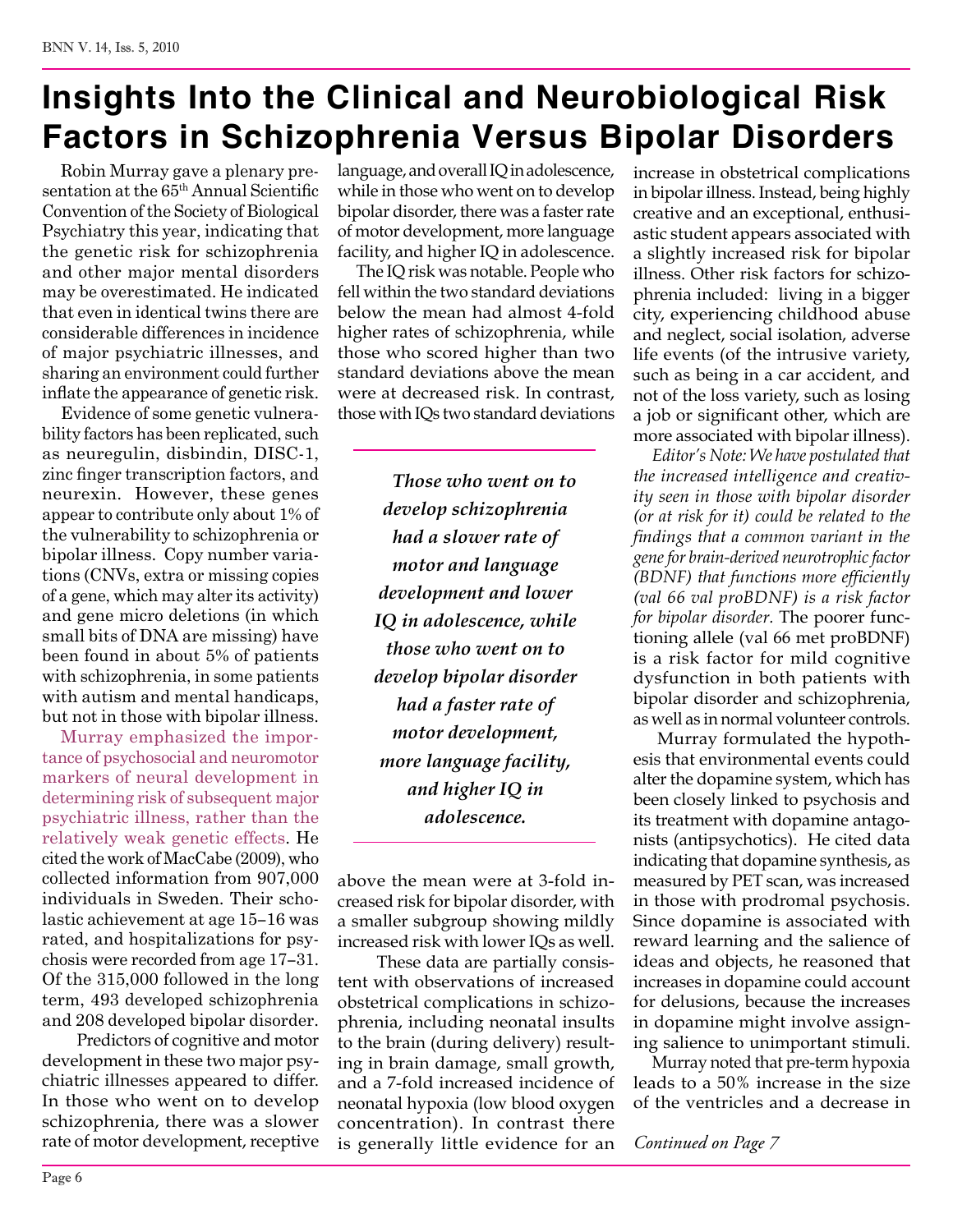### **Schizophrenia and Bipolar Disorder**

#### *Continued from Page 6*

hippocampal volume, and other investigators have shown that ventral/ hippocampal lesions lead to sensitization of the dopamine systems. Tony Grace has postulated that decreased hippocampal excitatory output reverses the break on dopamine release in the n. accumbens, and increases dopamine and cell firing in the midbrain ventral tegmental dopamine neurons that synapse in the n. accumbens.

Such a model may also have relevance for the pathophysiology of bipolar disorder. Those experiencing a first psychotic episode have higher than normal levels of cortisol in their blood, and increased cortisol is associated with decreased hippocampal volume.

*Editor's note: These findings may intersect with data that show that BDNF appears decreased in the hippocampus of patients with depression, rodents subjected to defeat stress, and cocaine-sensitized animals. Increases in BDNF have been noted in the n. accumbens of depressed patients who died via suicide compared with controls (Krishnan et al. 2008). Moreover, increases in BDNF in the n. accumbens are also seen in animals experiencing defeat stress-induced depressive-like behaviors, and in cocaine sensitization paradigms.* 

*Thus, deficient hippocampal function as marked by decreased volume in those with schizophrenia, or decreased hippocampal BDNF in those with mood disorders, could be associated with disinhibition of firing of dopamine neurons in the ventral/tegmental area and increased release of dopamine in that area of the brain along with increases in BDNF as well. This BDNF formulation is also consistent with the environmental vulnerabilities Murray describes acting to alter dopamine functioning in the psychoses. Environmental stressors and exposure to abused substances could cause hippocampal volumetric and functional deficits in concert with n. accumbens hyperactivity.*

# **Early Life Stressors Linked to Persistent Inflammation and Endocrine Abnormalities**

Epigenetics is a relatively new area of study that examines changes in DNA regulation and structure that can come about as a result of environmental events, as opposed to the genetic inheritance (DNA sequence) people receive through their parents' genes. Epigenetic effects occur when an environmental stressor or chemical causes methyl or acetyl groups to attach to DNA or to histones (around which DNA are wound). These epigenetic changes determine how difficult it is to turn on genes coded in the DNA (see *BNN* Vol. 14, Issue 2 from 2010 for more information about the way the environment produces these epigenetic effects).

Several studies presented at the 65th Annual Scientific Convention of the Society of Biological Psychiatry earlier this year suggested a link between environmental stress and both inflammation and abnormalities in DNA.

Researcher Alicia K. Smith of Emory University reported that in a population of African American patients, a history of total life stressors was associated with increases in inflammatory cytokines interleukin 2, interleukin 6, and TNF-alpha. In addition, there was evidence of increased DNA methylation in almost a fifth of 27,578 specific binding sites in the participants with more stress.

A history of trauma in patients experiencing a first episode of psychosis was associated with significant increases in the inflammatory markers c-reactive protein (CRP), interleukin 6, and TNF-alpha, reported Valeria Mondelli of King's College London.

A history of childhood maltreatment was associated with evidence of inflammation in adults with major depressive disorder, according to a study presented by Sara Zeugmann of the University of Medicine in Berlin. Neglect was associated with increases in the proteins fibrinogen and resistin, sexual abuse with increases in the protein adiponectin, and physical abuse with increases in TNF-alpha.

A history of childhood physical abuse was associated with decreases in cortisol response to stress in adulthood among healthy women, reported Linda L. Carpenter of Brown University.

A history of neglect was associated with lower levels of CSF β-endorphin and met-enkephalin in a study presented by Barbara Stanley of Columbia University. These lower levels were also found among study participants who engaged in repetitive self-injury in adulthood.

Victoria Arango of Columbia University reported that in the brains of suicide victims who had undergone childhood adversity compared with those without such a history, there was evidence of decreased cell replication in the dentate gyrus, a part of the brain that plays a critical role in learning and memory.

*Editor's note: These data from studies of people converge with data from animal studies that show that early life adversity is associated with reductions in BDNF and neurogenesis and increases in markers of inflammation. Taken together, these abstracts form an increasingly strong story indicating that a history of early life adversity can have long-lasting neurobiological consequences including inflammation and changes in brain chemistry that can affect the health and behavior of animals and humans throughout their lifetime.* 

*This evidence may shed light on an earlier research question. The data of Banks et al. (published in the Journal of the American Medical Association in 2006) indicated that white males aged 55 to 65 in the British Isles were healthier than their well-matched counterparts in the US. The greater abnormalities in those from the US included a variety of measures, such as*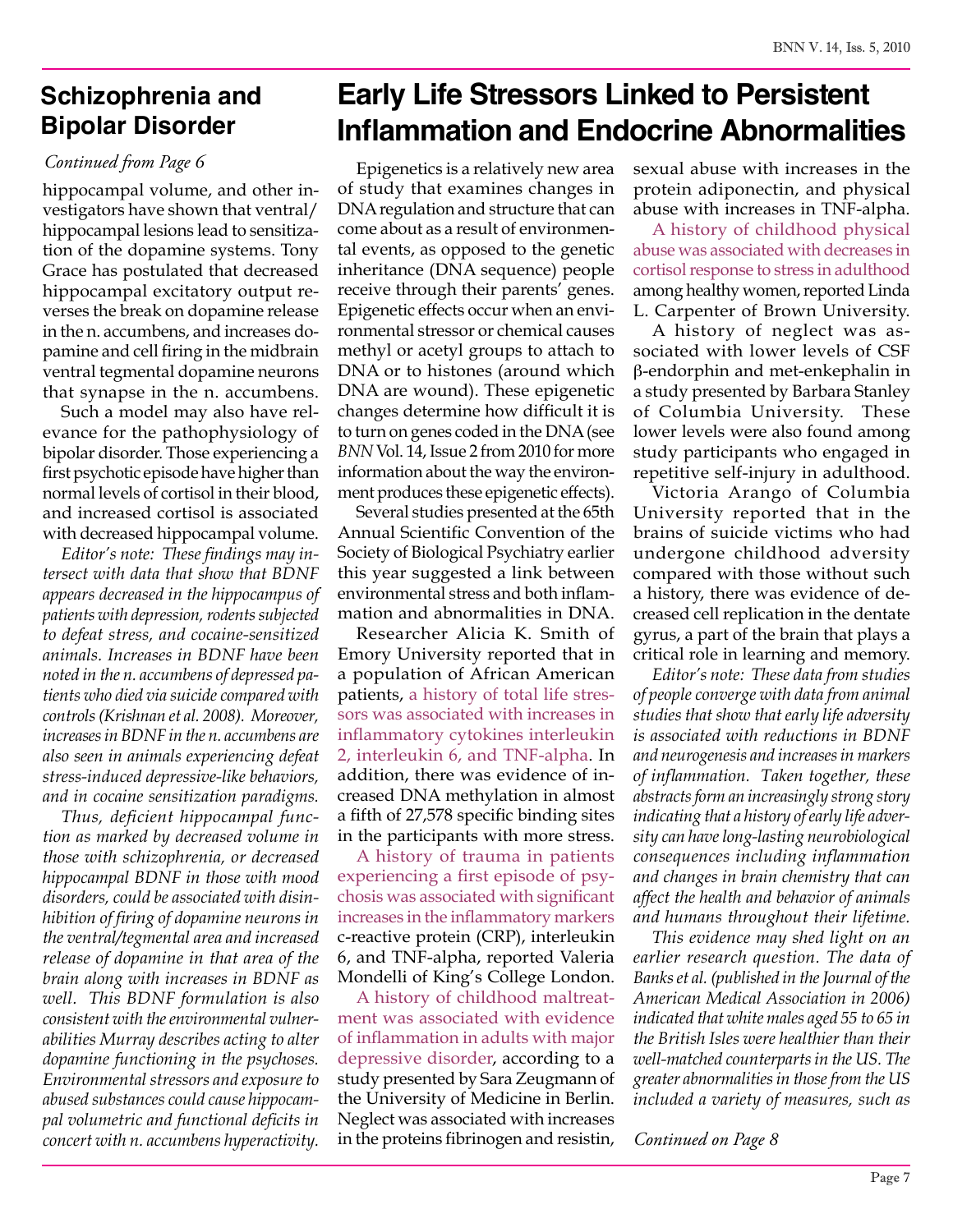### **New Developments in Repeated Transcranial Magnetic Stimulation (rTMS)**

At the 65th Annual Scientific Convention of the Society of Biological Psychiatry, several findings related to repeated transcranial magnetic stimulation (rTMS) were reported.

E. Baron Short reported that two weeks of 10 Hz rTMS at 120% of motor threshold (MT) was highly effective in the treatment of fibromyalgia. Pain ratings decreased 45% by day six and 80% by day 10 in this randomized sham-controlled double-blind study.

Also at the convention, Motoaki Nakamura reported that either 1 Hz or 20 Hz rTMS at 90-100% of motor threshold over left prefrontal cortex in depressed patients increased gray matter in left dorsolateral prefrontal cortex and left hippocampus in association with almost 50% reductions in Hamilton depression rating scale scores and associated increases in performance on the Wisconsin card sort test.

*Editor's note: These data are of particular interest in light of increasing evidence for prefrontal and hippocampal neurochemical and volumetric deficits*  *in major depression and other evidence that rTMS may be capable of increasing neurotrophic and neuroprotective factors. This is the first clinical evidence suggesting that rTMS may have direct effects on brain volume as well. These data would converge with other data indicating that long-term antidepressant therapy can prevent hippocampal atrophy and short-term lithium can increases gray matter and hippocampal volume.*

*The first large multi-center study of rTMS, which was sponsored by industry, gained FDA approval for the apparatus. As reported in previous* BNNs*, Mark George and collaborators conducted a second large multi-center study sponsored by the National Institute of Mental Health (NIMH), which indicated that rTMS can produce significantly greater rates of remission than those achieved by sham rTMS, as reported in the* Archives of General Psychiatry *this year. Hopefully, these new efficacy data by George and colleagues will increase the ease of receiving insurance reimbursement for the expensive procedures of a full course of rTMS* 

*for the treatment of an acute depression that has been unresponsive to at least one prior clinical trial of an antidepressant.*

*The data of Nakamura et al. noted above are also of interest in relationship to data from a study in which this editor participated (Speer et al., 2010), which indicated that both 1 Hz and 20 Hz stimulation were more effective than sham rTMS in improving the condition of patients with highly treatment-refractory depression. Moreover, in that study, we observed that 1 Hz rTMS at 110% of a patient's motor threshold decreased brain activity as measured with cerebral blood flow on PET scan, while 20 Hz markedly increased brain activity in a widespread fashion that remained for at least 48 hours following the last of 15 rTMS sessions spread over a period of three weeks. The Nakamura data indicating that both 1 and 20 Hz increase indices of gray matter in left dorsolateral and left hippocampus suggests that this neurotrophic effect may, in fact, occur at both high and low frequency rTMS, even though they produce opposite effects on brain activity.*

# **RTMS for Adolescent Depression**

In an abstract presented at the 65th Annual Scientific Convention of the Society of Biological Psychiatry, Christopher Wall reported that treatment with rTMS (10 Hz at 120% of motor threshold) was successful in the treatment of adolescent depression.

These data from an open (as opposed to blind) study deserve further and more systematic investigation. Alternatives to antidepressant drug treatment are desirable for adolescents with depression since increases in suicidal ideation are a potential side effect during the first two months after initiation of pharmacological antidepressant treatment in teens.

(Suicidal ideation and actions among adolescents decrease with longer-term antidepressant treatment, especially when it is used in conjunction with cognitive/behavioral psychotherapy.) Children and adolescents treated with antidepressants may also be at higher risk for switching into mania than adults treated with antidepressants.

*Editor's Note: The rTMS parameters used in this study are the same as those used successfully in adults with depression in the two large positive multi-center sham-controlled studies (one by industry and one by the National Institute of Mental Health) mentioned in the article above.*

**Early Life Stressors Linked to Endocrine Abnormalities and Inflammation**

#### *Continued from Page 7*

*increases in blood pressure, hemoglobin A1C (a marker of diabetes and insulin resistance), cholesterol, and triglycerides. Banks and collaborators did not know the reasons for such findings, but they suggested the possibility of greater exposure to stressful life experiences in the US compared with the British Isles. The new data about the link between early life stressors and later inflammatory processes makes such an explanation at least plausible.* 

*These data also indicate that individuals who never receive a formal diagnosis of post-traumatic stress disorder (PTSD) can still have long-lasting neurobiological consequences from adverse environmental experiences they have experienced.*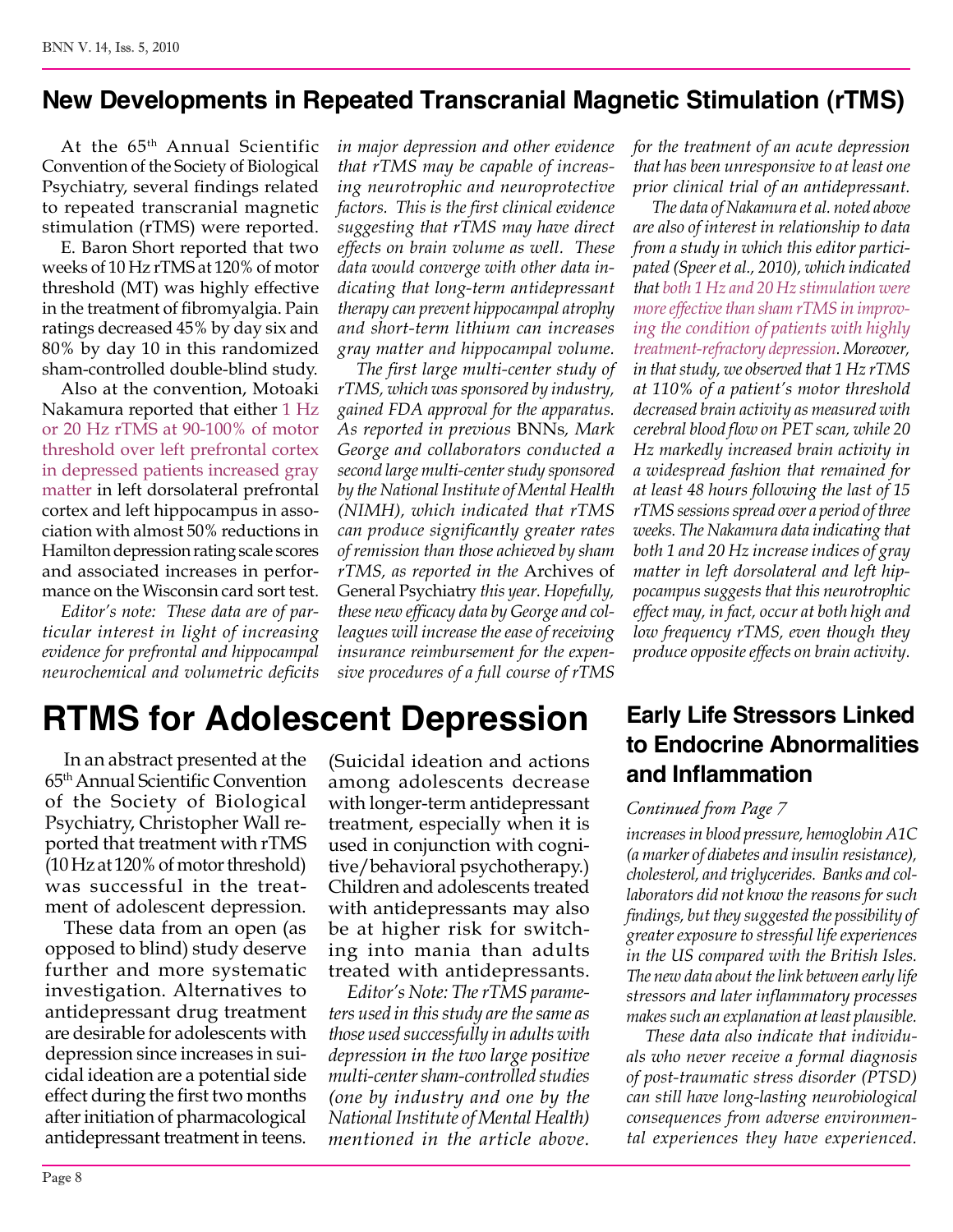# **Brain Volume Reduced As Early As First Episode Of Mania**

Researchers Manpreet K. Singh and Kiki D. Chang et al. from Stanford reported at the 65<sup>th</sup> Annual Scientific Convention of the Society of Biological Psychiatry that adolescents experiencing a first episode of mania show reduced volume in the subgenual anterior cingulate cortex (Brodmann area 25). Previous studies have indicated that teens and adults with bipolar disorder exhibit decreased volume in prefrontal gray matter.

*Editor's note: The new data suggest that some deficits in volume may occur very early in the course of bipolar illness, and thus indirectly support the potential use of treatments that can increase gray matter volume, such as lithium and potentially rTMS.*

*Lithium has repeatedly shown consistent positive effects on brain measurements in humans. Lithium and the other mood stabilizers carbamazepine, valproate, and lamotrigine, in addition to the atypical quetiapine, all increase BDNF (brainderived neurotrophic factor), which may be responsible for preventing gray matter loss. Lithium also increases: neurogenesis; N-acetylaspartate (NAA), a measure of neuronal integrity; grey matter volume in several cortical areas in patients with bipolar disorder (but not controls); and hippocampal volume; and lithium decreases cell death factors BAX and p53.*

# **Increased Uric Acid In Mania and Increased Risk of Gout in Bipolar Patients**

At the 65th Annual Scientific Convention of the Society of Biological Psychiatry this year, Giacomo Salvadore reported that significantly higher levels of uric acid are found in patients with mania compared with normal controls.

*Editor's note: This study was particularly interesting because there was a highly significant difference between patients and controls, with very few values overlapping. The data suggest the possibility that uric acid may be a useful biological marker for mania, and is one that should be studied in childhood-onset bipolar illness to determine whether uric acid is a marker for mania in children as well.*

*Allopurinol, a widely used treatment for gout that reduces levels of uric acid in the blood, is an effective antimanic agent (based on data from two placebo-controlled studies, one by Machado-Vieira et al. and one by Akhondzadeh et al.). The new data on uric acid raise the possibility that high levels of uric acid may be a specific predictor of responsiveness to Allopurinol, although this hypothesis has not yet been explored.*

*In an article by Chung et al. just published in* Psychiatry Research, *it was reported that in a very large epidemiological study in Taiwan, patients with bipolar disorder have increased risk of gout.*

## **Oxytocin, the Social Affiliation Drug, Has Interesting Effects in Autism and Now Schizophrenia**

In 2007, investigator E. Hollander from Mt. Sinai published data indicating that intranasal oxytocin was associated with increases in target behaviors in patients with autism.

Now a study by David Feifel of the University of California, San Diego presented at the 65th Annual Scientific Convention of the Society of Biological Psychiatry showed that patients with schizophrenia showed improvement in symptomatology and increases in the recognition of positive facial affect after oxytocin was added to their antipsychotics regimen. Morris Goldman of Northwestern University reported that patients with schizophrenia, who often make mistakes assessing fear on facial emotion recognition tests, described fewer faces as fearful after receiving intranasal oxytocin.

*Editors note: These new findings are built on the pioneering preclinical work of Tom Insel. He found marked differences in oxytocin and its receptors in the brains of mountain voles (who are largely asocial) compared to prairie voles (who are highly social and form lifelong bonds with their mates). Although these oxytocin findings have not yet produced a treatment for any psychiatric syndrome, they illustrate the potential of general scientific findings to inform new approaches to human illnesses.*

### **Children with ADHD and Oppositional Symptoms Respond to Guanfacine**

Researcher Daniel Connor reported at the 65th Annual Scientific Convention of the Society of Biological Psychiatry that children aged 6-12 with oppositional symptomatology and attention-deficit/hyperactivity disorder (ADHD) improved on guanfacine XR. Doses ranged from

1 to 4 mg/day, with a mean dose of 2.9 mg/day. There was a substantial decrease in oppositionality (a finding with a moderate effect size of 0.59) and a marked decrease in ADHD symptomatology (a finding with a large effect size of 0.92). Side effects included drowsiness (in 51% of

subjects), headache (22%), sedation (13%), abdominal pain (12%) and fatigue (11%). Guanfacine is not a psychomotor stimulant, like most of the treatments for ADHD are, but an agonist (activator) of noradrenergic  $\alpha_{2}$  receptors in the brain.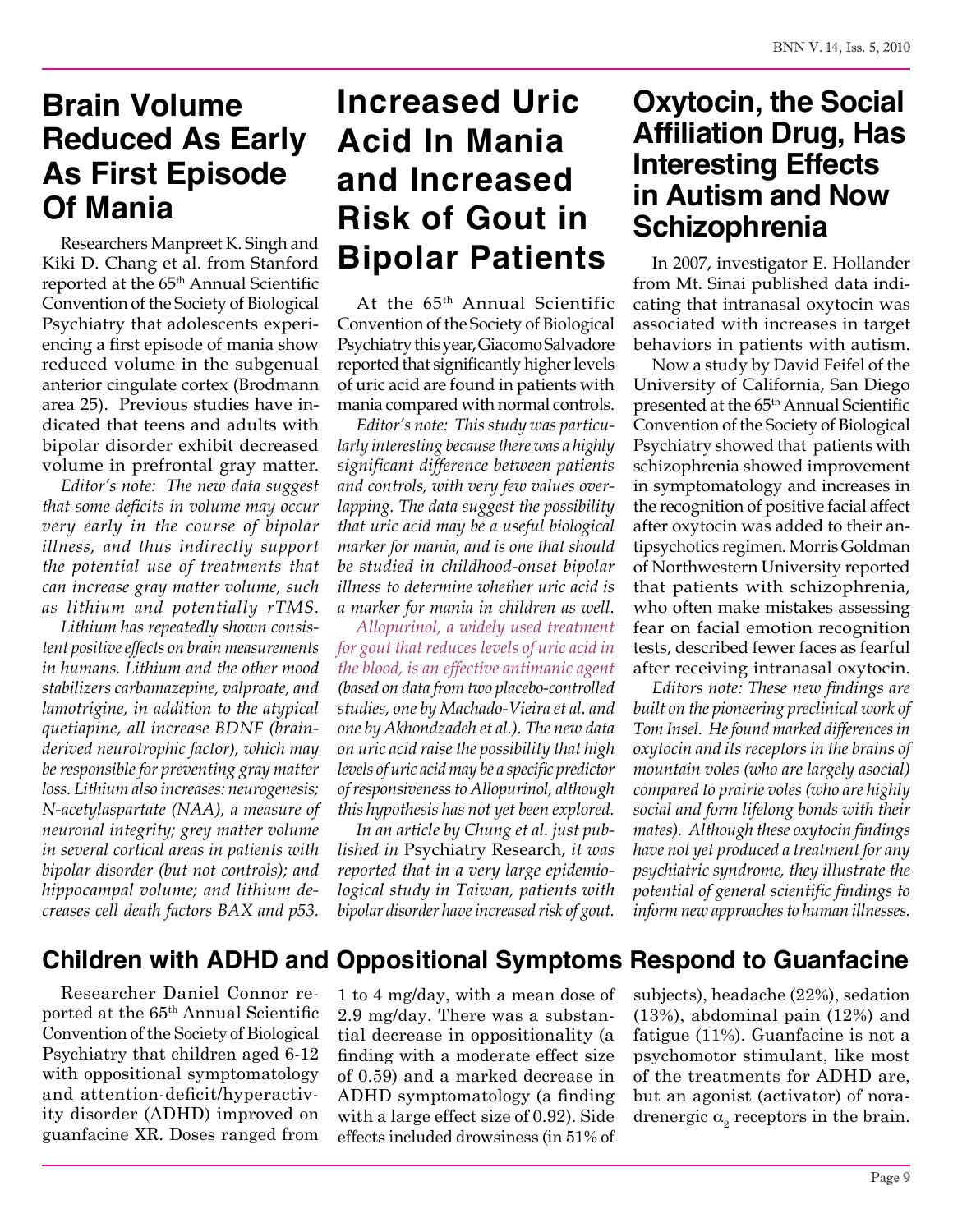### **Deep Brain Stimulation Parameters Investigated**

In the 1990s, the pioneering studies of Helen Mayberg and colleagues showed that stimulation of an area in the ventral part of the prefrontal cortex called the subgenual anterior cingulate gyrus (or Brodmann area 25, the part of the brain under the anterior corpus collosum) is associated with improvement in depression that resisted almost all other treatments. At the 65<sup>th</sup> Annual Scientific Convention of the Society of Biological Psychiatry this year, a number of research groups reported following up on Mayberg's studies. The latest positive data on stimulation of Brodmann area 25 for treatment-resistant depression mirror new findings from other research groups who have stimulated the dopaminergic reward area of brain called the nucleus accumbens or ventral striatum with successful results.

In one of the first systematic studies intended to identify the best frequency and pulse width duration parameters for this type of intracranial stimulation in patients with treatment-resistant depression, researcher Swati Chavda of the University of Calgary reported that patients with depression improved when they were stimulated at 130 Hz (cycles/sec.) with a pulse width of 90 micro-seconds. In this double-blind study, depression neither improved nor worsened under other conditions, such as when the stimulation was turned off, when a low frequency (20 Hz) was used, or when much higher frequencies (185 Hz) with a pulse width of 420 micro-seconds were used. *Editor's note: These data indicate that the positive effects of deep brain stimulation on clinical depression may depend on the frequencies used, with more intermediate stimulation parameters better than very high or very low ones. More clinical exploration is required in order to define optimal stimulation parameters for different brain regions. For the moment, this type of deep brain stimulation remains highly experimental, but is being pursued by a number of investigative groups in the US and Europe.*

# **Anti-Alzheimers's Drug Memantine (Namenda) May Augment the Antidepressant Effects of Lamotrigine**

At the 65th Annual Scientific Convention of the Society of Biological Psychiatry in May, Amit Anand reported that the anti-Alzheimer's drug memantine (20 mg/day) was superior to placebo in augmenting the acute antidepressant effects of lamotrigine. These data are of particular interest since one of the assumed mechanisms of action of lamotrigine is to decrease the release of glutamate.

Memantine is a drug approved for the treatment of Alzheimer's disease and is a partial antagonist (blocker) of glutamate NMDA receptors. This suggests that the dual actions of inhibiting glutamate's release presynaptically (with lamotrigine) and blocking glutamate receptor activity post-synaptically (with memantine) combine to produce a better effect than that of lamotrigine alone.



### **Help us stay green!**

**Switch from the print BNN to our email version here:**

**http://bipolarnews.org**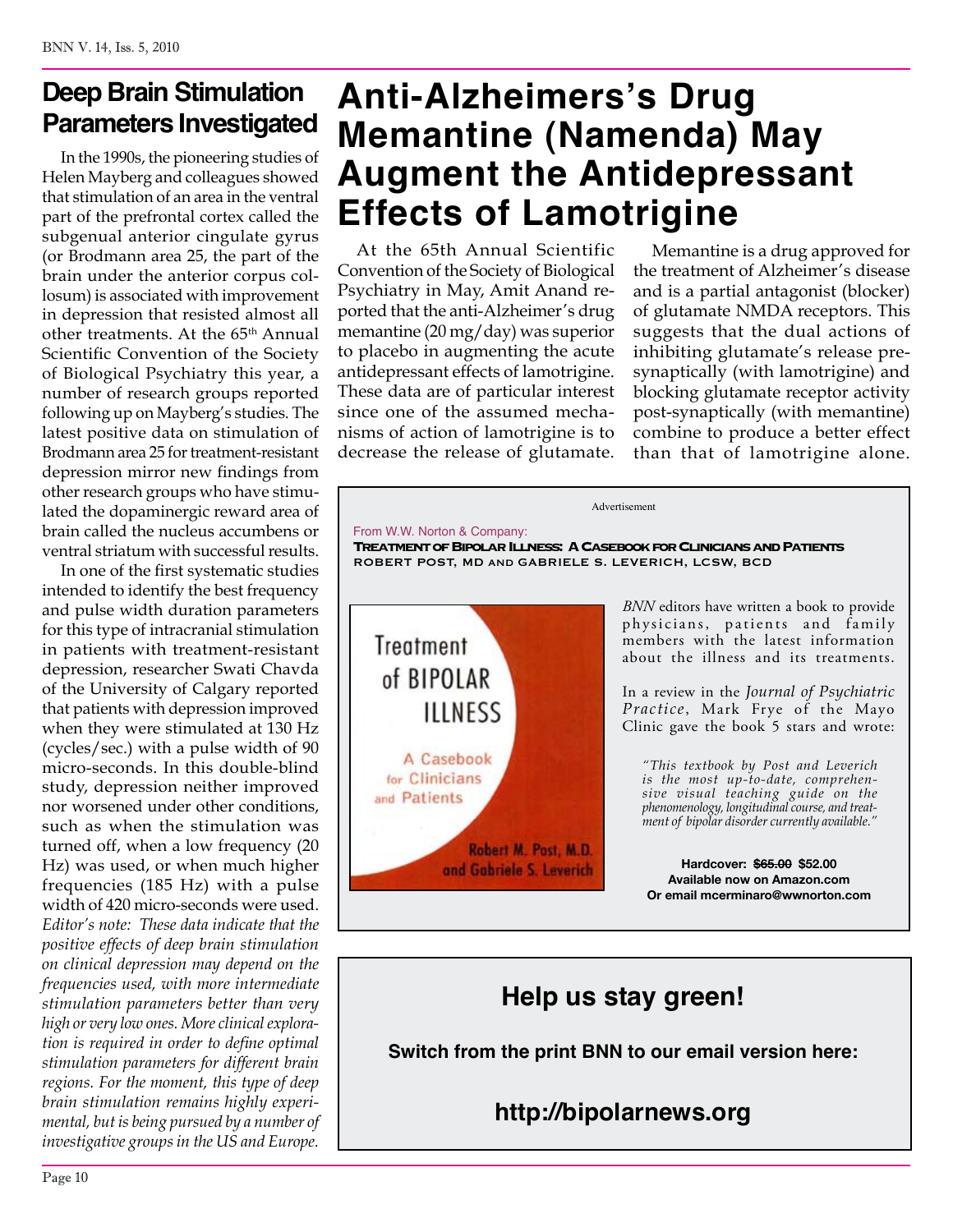# **Track Your Moods with Life Charting**

If you have unipolar depression or bipolar disorder and are having trouble stabilizing your mood, we recommend nightly charting of mood, medications and side effects on the easy-to-use Monthly Mood Chart Personal Calendar (pictured below) or the National Institute of Mental Health Life Chart (NIMH-LCM), both of which are found on our website.

Visit us at http://bipolarnews. org and click on the Life Charts tab to download the personal calendar, which includes space for rating mood, functioning, hours of sleep, life events, side effects, and other symptoms such as anxiety. Then bring the chart to each visit with your physician to help in the assessment of treatments. Life charting can help determine which medications

are working partially and need to be augmented further, and which need to be eliminated because of side effects. Since there are now many potential treatments for depression and bipolar disorder (some FDA-approved and some not), a careful assessment of how well each new treatment works for a particular patient is essential to finding the optimal treatment regimen.



**Have you visited the BNN online? Find articles and other resources at:**

**http://bipolarnews.org**